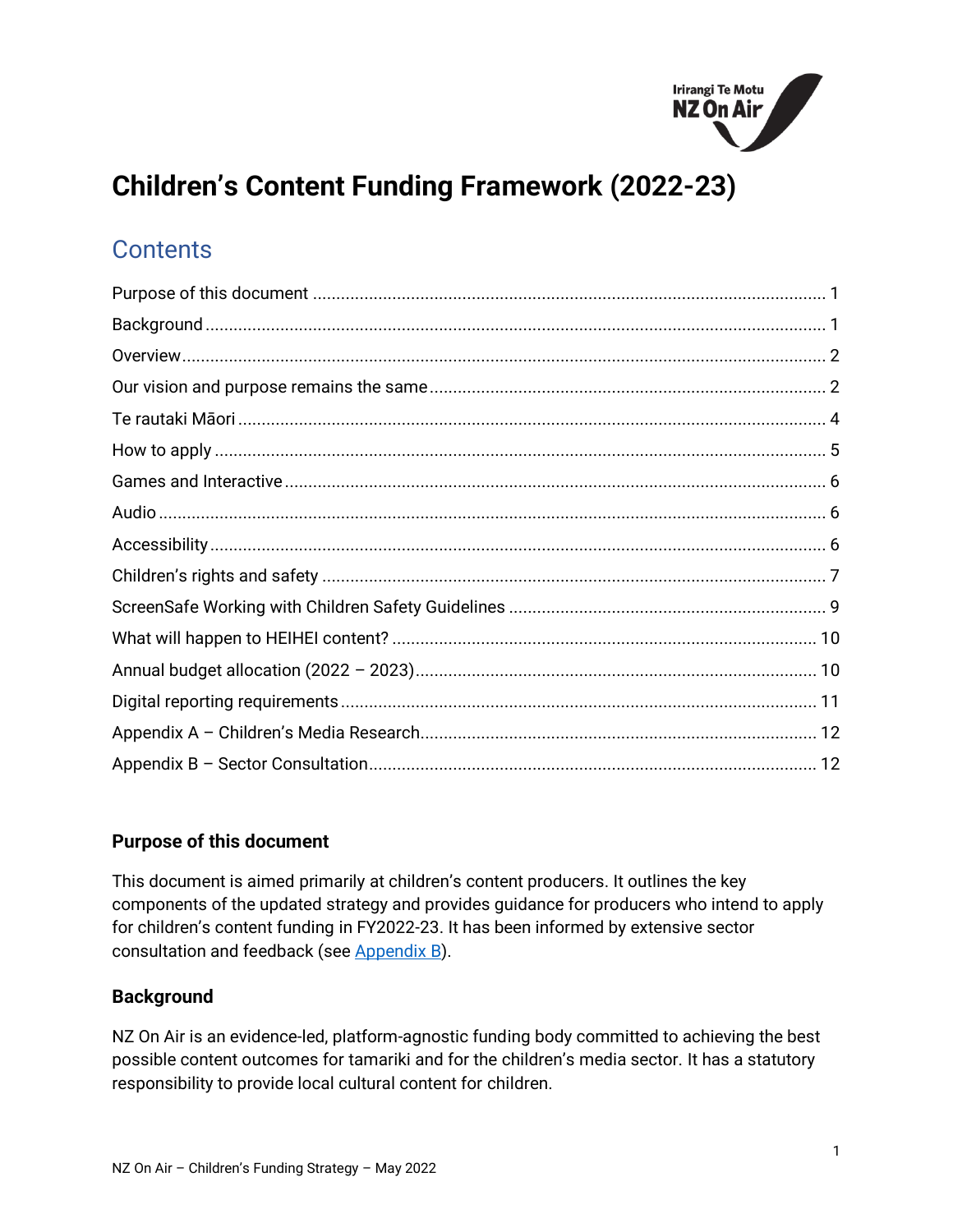

Screen content made specifically for New Zealand children is a core public media principle, requiring market intervention because of clear market failure in a small economy. However, this is set to change with the new Public Media Entity (PME) launching in market in mid-2023.

The PME announcement is an opportunity to develop an enhanced pan-sector approach to ensure children's needs are considered, and that children's content funding is strengthened to grow the local platform ecosystem for children's content – bolstering platforms like Whakaata Māori (Māori Television), Prime/SKY, RNZ, Discovery, and The CoconetTV alongside Te Reo Tātaki (TVNZ) to create wider access to the brilliant local children's content NZ On Air funds.

#### <span id="page-1-0"></span>**Overview**

The way children are consuming media is always evolving. NZ On Air has recently undertaken work to update its children's content funding strategy – with some key changes to how we plan to reach and strengthen onscreen representation of children aged  $0 - 14$  years in Aotearoa.

In the context of a media environment in which children have largely drifted away from afterschool timeslots and linear TV viewing towards YouTube and other social media platforms, NZ On Air has a responsibility to both incentivise local television networks to remain committed to broadcasting local children's content on air and online, engaging them in these spaces, and ensure that local content can be pushed and discovered on the digital platforms where they are.

There remains a cohort of children to whom linear TV is the primary method of viewing local children's content, and our own research shows that parents expect to find local content on linear TV (despite also saying that their children are less likely to watch here). For these reasons our funding approach to children's content, while being digital first, continues to enable a home on linear TV and OnDemand to ensure that no children are left behind.

This strategy is led by audience research (see  $\Delta p$  and is actively seeking ways to be present in more places where children spend time consuming media. This includes local platforms, as well as YouTube Kids and other digital-first platforms.

We want to foster a world-class creative community of children's content makers and to do that we need to support more project development and employ better strategies for marketing and promoting quality content so that parents and children can more easily discover and enjoy it.

| <b>OUR VISION</b>                                                                           | <b>OUR PURPOSE</b>                                                                        |
|---------------------------------------------------------------------------------------------|-------------------------------------------------------------------------------------------|
| A range of local storytelling and songs reach<br>our tamariki and have a positive impact on | Investing in distinctive, culturally rich<br>content from Aotearoa that sparks creativity |
| their lives.                                                                                | and curiosity.                                                                            |

#### <span id="page-1-1"></span>**Our vision and purpose remains the same**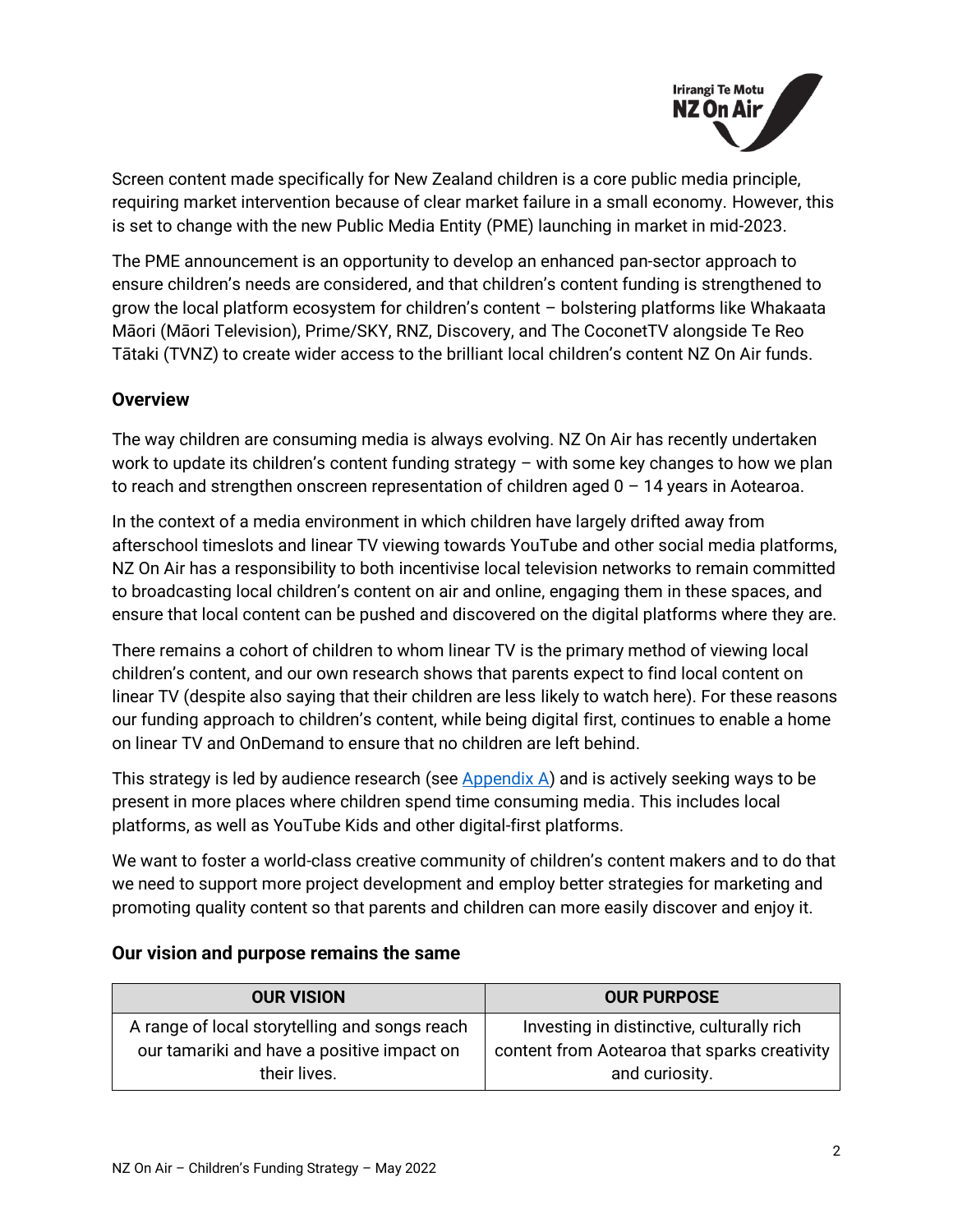

#### **What's changed?**

#### • **Broadening our focus**

- $\circ$  For the past few years, our focus has been on content for children aged 5-9 years' old. We are looking to broaden this to focus on the following groups:
	- **•** Preschool  $(0 4 \text{ years})$
	- **•** Primary  $(5 9$  years)
	- Intermediate  $(10 12 \text{ years})$
	- Early College (13 14 years)

#### • **Platform non-exclusivity**

- $\circ$  The core aim of the updated strategy is to ensure that local children's content lives and is pushed in multiple places where parents and children can discover it.
- $\circ$  In recent years, we have focused largely on funding and distributing children's content via one primary provider (TVNZ/HEIHEI) with year-long exclusivity of content before it can be distributed on other platforms (including YouTube). This approach is no longer a justifiable audience-led strategy based on our children's media research (See [Appendix B\)](#page-11-0).
- $\circ$  The updated strategy focuses on greater non-exclusivity of local children's content and radical sharing to ensure that broader platforms than just Te Reo Tātaki (TVNZ) including Prime, Whakaata Māori (Māori Television), RNZ, The CoconetTV, Spinoff, YouTube Kids and others can distribute our 100% taxpayer funded content more widely, increasing the touch points for content discovery. This strategy strongly encourages cross-platform collaboration and partnership regarding children's content applications.

#### • **Development**

- $\circ$  Extensive consultation with both local producers and international practitioners emphasised the critical importance of investing in development for children's content – including for larger-scale projects that have ambitions to export local stories internationally.
- $\circ$  Children's drama and animation are the two genres eligible for screen incentives cross-subsidy with NZ On Air funding. This eligibility assists financing these comparatively expensive genres when the projects have ambitions to take local stories to the world but more needs to be done to maximise this opportunity.
- $\circ$  We will be making development pūtea available in FY2022-23 to support projects to refine concepts and strengthen the writing, prototyping and packaging of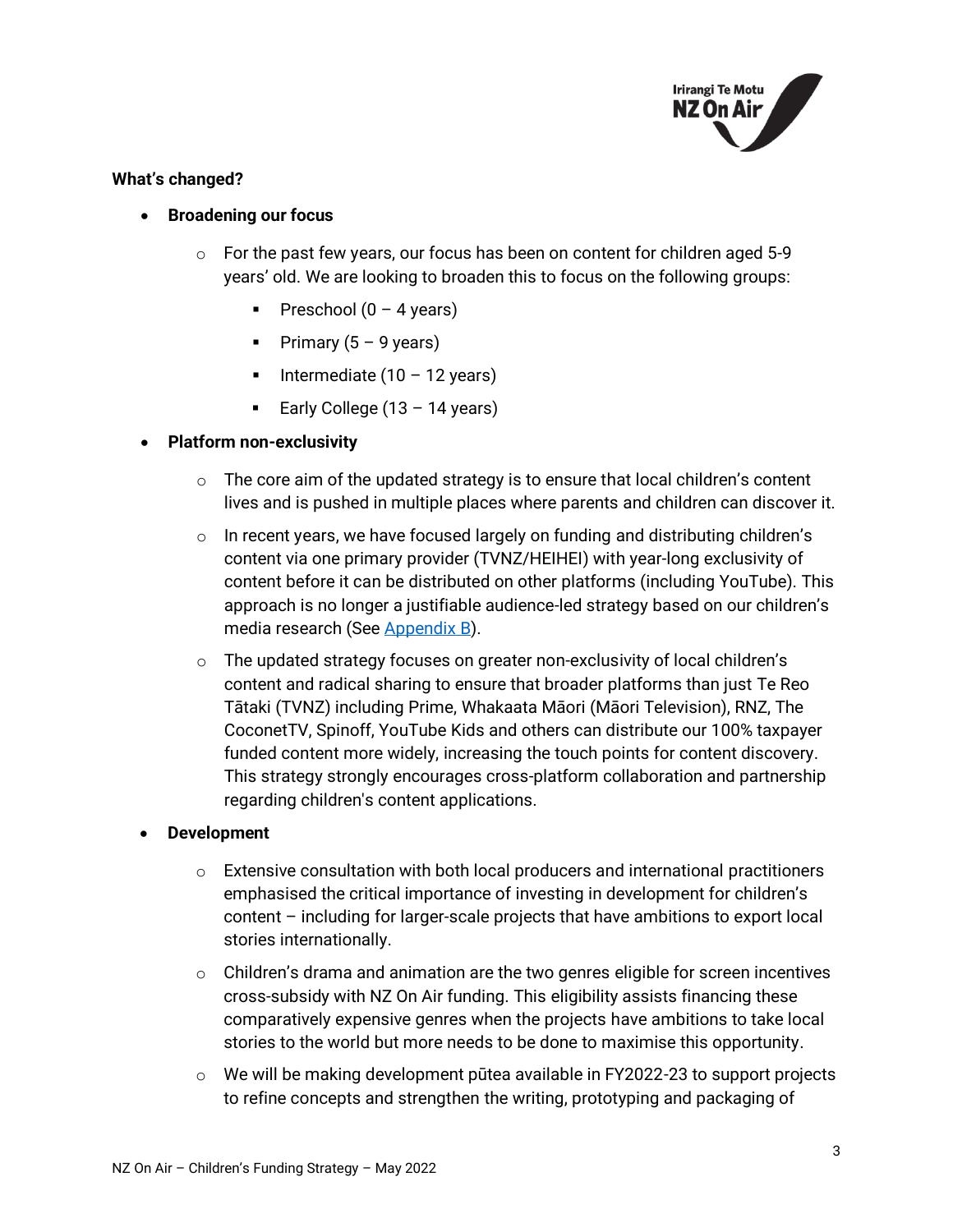

children's programmes to take to market. Priority will be given to NZ Screen Production Grant (NZSPG) projects (see slide 56 of the Children's Summit [presentation\)](https://govt.us7.list-manage.com/track/click?u=defea490d12b73c4ed8504b5b&id=9b803cba23&e=728b5438da).

 $\circ$  NZ On Air's ability to provide production funding for these types of projects remains constrained – with broadly one NZSPG children's project funded annually – but we are looking to increase this to allow for potentially up to two projects per year.

#### • **Marketing and Publicity**

- $\circ$  Traditionally, children's content was largely discovered by parents and children through destination time slots (e.g. TVNZ 2 after school). Moving forward – as linear audiences decline further – this is less likely to be the case so to be discovered we need to find new ways of introducing children to local content.
- $\circ$  The new media landscape has many ways of reaching people with smart, targeted, and cost-effective solutions – like programmatic advertising<sup>1</sup> – but this is not widely accessible to most producers and can be a dangerous space to enter into if guidelines for advertising to children are not adhered to. Reaching and engaging parents and children safely requires a greater degree of nuance and audience understanding. To counter this we are exploring a partnership with a local media agency who will be able to offer both overall industry guidance, as well as customised packages to producers to enable them to promote their content. Over time this will build up a repository of shared learnings which will feed in to increasing the promotion and discoverability of children's content.
- $\circ$  We are similarly exploring opportunities for co-ordinated publicity efforts to better showcase projects as they are released across the year.
- $\circ$  We realise that radical sharing can lead to perceptions of content fragmentation and confusion of where to access content. We intend to focus on how we can strengthen the community around local children's content, increase discoverability of that content, and grow its visibility for parents and children.
- $\circ$  Advertising to children has strict quidelines around how children may be advertised to so this would be adhered to in this mahi.

# <span id="page-3-0"></span>**Te rautaki Māori**

Our Broadcasting Act mandate to promote Māori language and Māori culture, and our current te [rautaki Māori](https://d3r9t6niqlb7tz.cloudfront.net/media/documents/Rautaki_Maori_Bilingual.pdf) (2018) remain the foundational documents that guide our Te Tiriti commitment in

 $1$  Programmatic ad buying is the use of software to buy digital advertising. While the traditional method includes requests for proposals, tenders, quotes, and negotiation, programmatic buying uses algorithmic software to buy and sell online display space.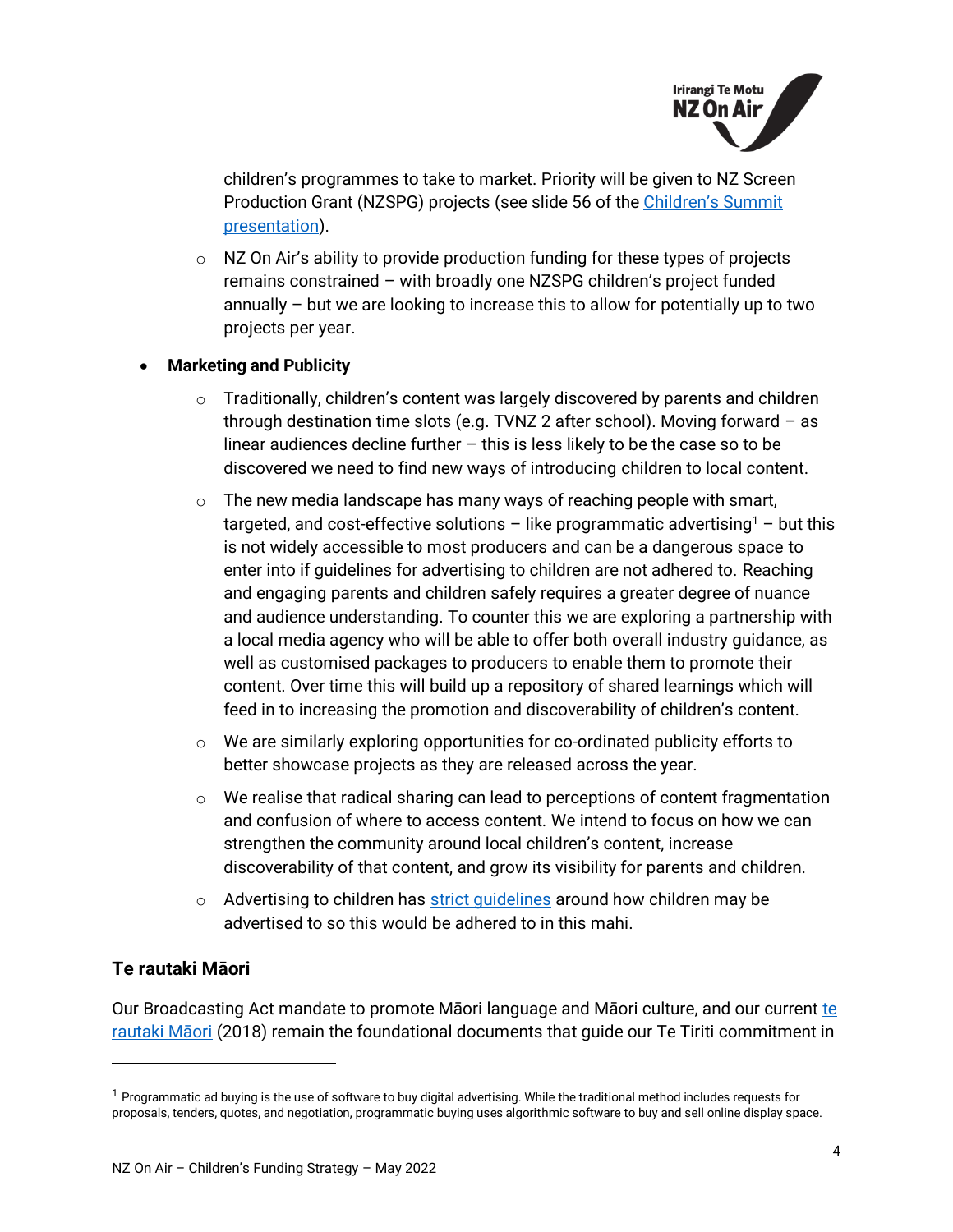

the children's content space. Our intent is to support the production of quality Māori content made for a general audience; to have good relationships with Māori content creators; and to uphold the mana tangata and mana iwi of funded content. We aim to provide audiences with content representing diverse Māori perspectives, made with the appropriate kaupapa, and which contributes to a visible Māori presence in media.

We will continue our purposeful partnership approach with Te Māngai Pāho to ensure alignment of outcomes for tamariki. This partnership approach has seen strong results for both Māori audiences and the Māori screen sector across initiatives including the annual Te Māngai Pāho/NZ On Air Co-Funds, Te Puna Kairangi (Premium Productions for International Audiences Fund) and Te Puna Whakatongarewa (the Public Interest Journalism Fund). In terms of children's content, we see the focus of a joint-agency collaboration in 2022-23 starting with experimentation and piloting new ways of working together with an eye towards a bigger picture partnership and joint strategy for children from FY2023 onwards.

We likewise support [Maihi Karauna,](https://www.tpk.govt.nz/docs/tpk-maihi-karauna-en-2018-v2.pdf) The Crown's Strategy for Maori Language Revitalisation 2019–2023 and see our role particularly aligned with one of the three key outcomes:

# **AOTEAROATANGA – NATIONHOOD**

Te reo Māori is valued by Aotearoa whānui as a central part of national identity. Te reo Māori offers an opportunity for a shared sense of national identity, and it is important that this is reflected in the activities of government. Building a national sense of value for te reo Māori is also important in creating favourable societal conditions for its revitalisation.

# <span id="page-4-0"></span>**How to apply**

The key difference this year, is that projects with multiple platforms attached (and ideally multiple local platforms) will be prioritised. This will ideally be on a non-exclusive basis.

Producers will be required to secure a local free-to-air (FTA) partner for their project with an expectation that this partner will provide oversight of the project (including commissioning and Health and Safety requirements).

YouTube Kids is an acceptable additional platform and we encourage producers to think deeply about how content might live at all stages of the viewing journey and be presented and marketed in age appropriate ways, more widely across YouTube, or Reels for Insta and TikTok to encourage greater discoverability of funded content.

Below are best practice resources of how YouTube Kids recommends made-for-kids content:

[Made For Kids Best Practices](https://www.nzonair.govt.nz/documents/822/YouTube_-_made-for-kids-best-practices_en.pdf)

[How YouTube Recommends Made For Kids Videos](https://www.nzonair.govt.nz/documents/823/How_YouTube_Recommends_MFK_Videos.pdf)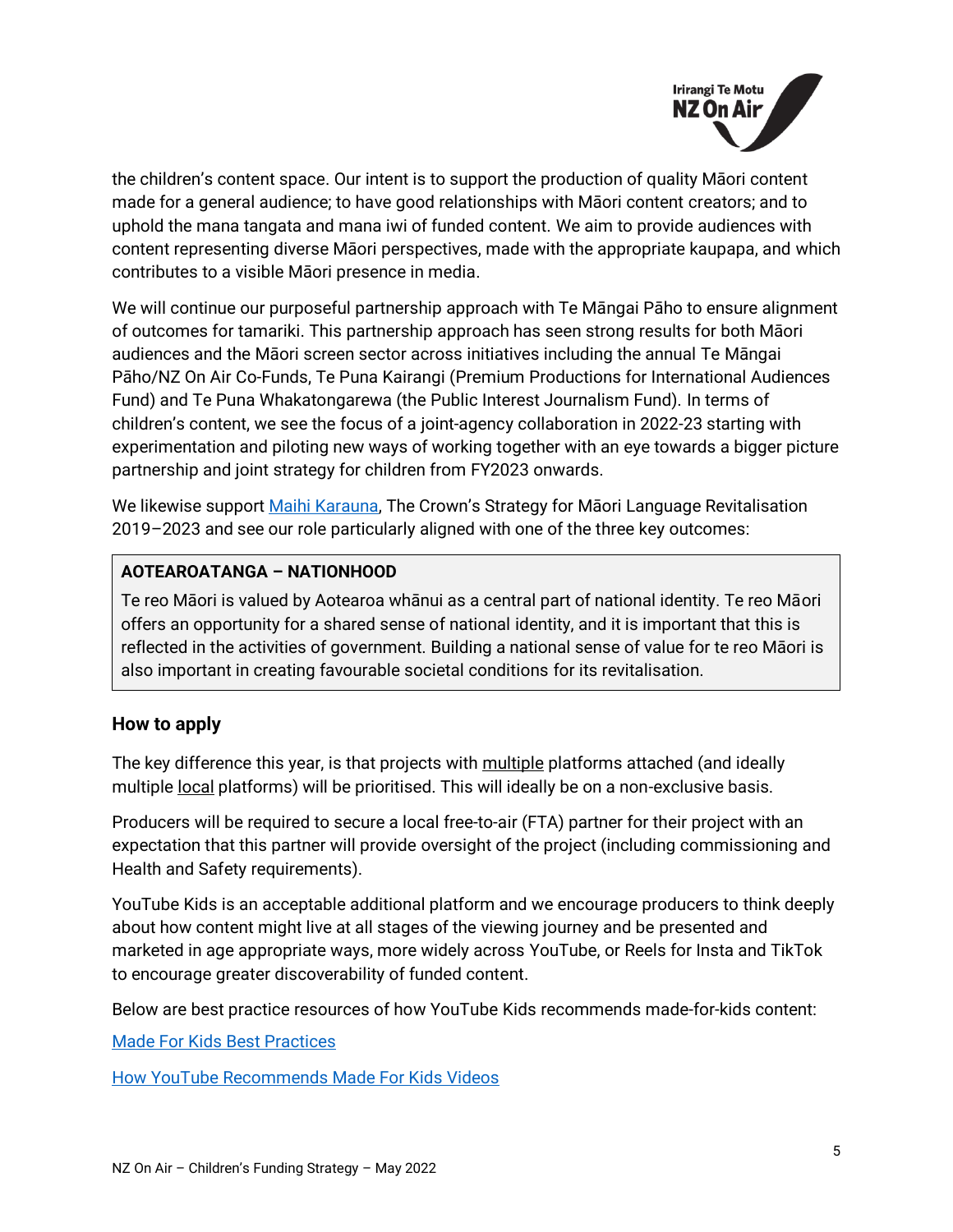

#### <span id="page-5-0"></span>**Games and Interactive**

We continue to engage with the wider local games and interactive sector to better understand the needs of children in this space. It is clear from these discussions that this area is complex, and key aspects should be considered in any approach to funding local content. These include:

- In terms of the devices children are using, focusing more on touch-screen experiences as web-interface games alone won't reach the widest range of tamariki.
- Better marketing and promotion of local games is critical.
- Partnering across industry to co-develop and co-design games. Curriculum alignment and engagement with teachers and students is a huge opportunity.
- Building off existing IP is a great way to cross-promote and capitalise on that IP's existing audience (e.g. partnering with a series, movie or book to create games).
- Greater opportunities to part fund development (e.g. a prototype or proof of concept) to create more family-friendly, local games for larger-scale platforms. Interactive projects can really benefit from a development process that allows for user testing a proof of concept before full production funding is committed. This can also be used to test the concept with the target audience to assess what is resonating with them.

More details about these opportunities will be included in the round guidelines. We will continue to operate the [games platform](https://www.heihei.nz/games) in 2022-23 with a view to also broadening our scope to fund games and interactive content on other platforms that we know children are using.

# <span id="page-5-1"></span>**Audio**

Interest in the children and youth audio landscape has grown dramatically in the last few years. Audio offers an important alternative to screen-based forms of entertainment, and listening and attention skills are important aspects of children's development.

We are interested in applications for children's audio projects of both music and stories that aim to help children develop their listening and creative skills and expand their imagination.

Our preference is for projects to be submitted with a local platform attached (e.g. RNZ) alongside wider distribution on other free-to-access audio platforms that NZ parents and children use. More details about these opportunities will be included in the round guidelines.

# <span id="page-5-2"></span>**Accessibility**

We remain committed to ensuring that children's content is accessible for all tamariki. In partnership with [Able,](https://able.co.nz/) we will continue to ensure that closed captions are made available for all funded content and that – where possible – audio description will be made available. Platforms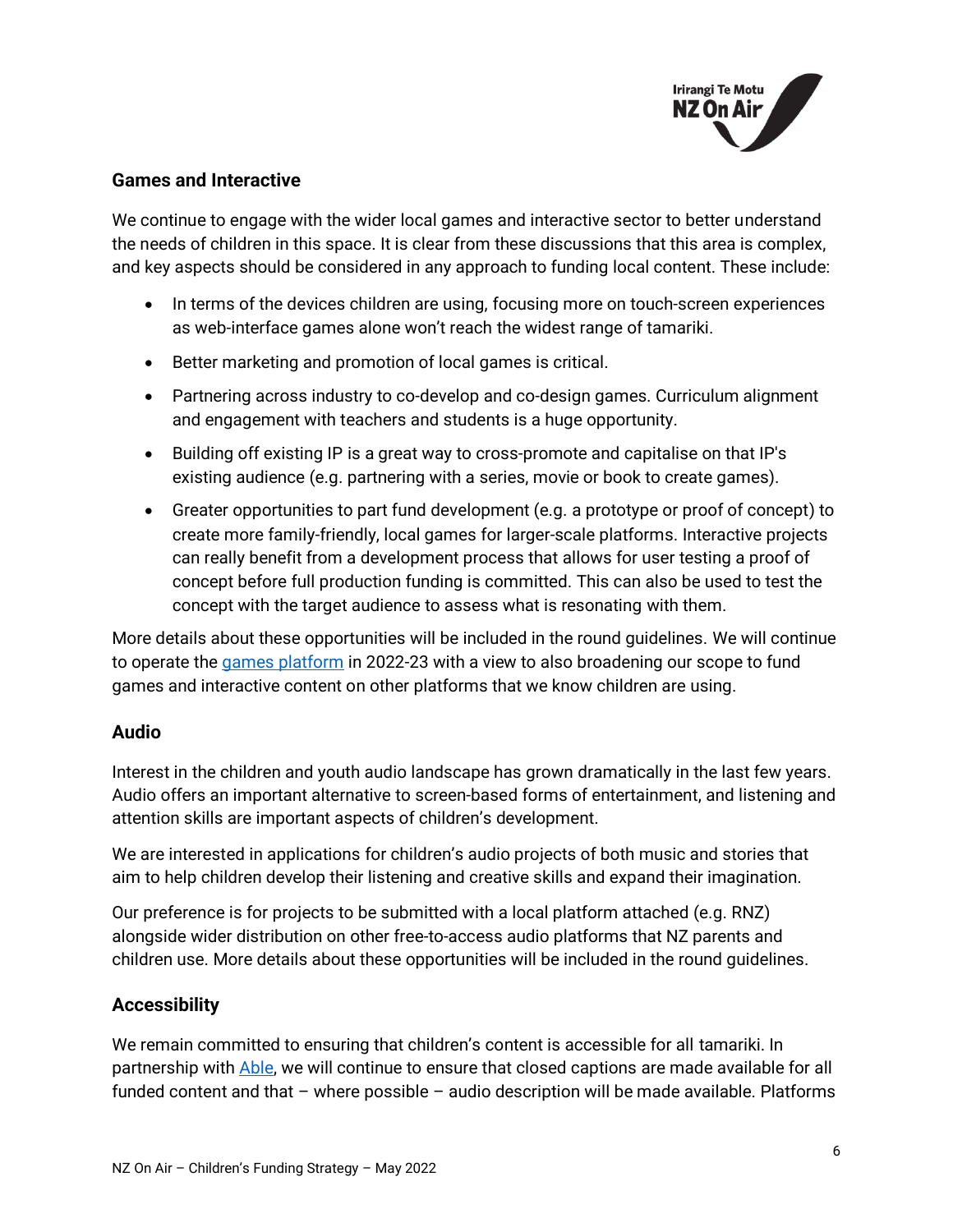

carrying closed captions and/or audio descriptions will be required to do so when distributing NZ On Air-funded children's content.

#### <span id="page-6-0"></span>**Children's rights and safety**

| Pou                                            | <b>Content Principles</b>                                                                                                                                                                                                                                                                                       | <b>Content Pillars</b>                                                                                                                                          |
|------------------------------------------------|-----------------------------------------------------------------------------------------------------------------------------------------------------------------------------------------------------------------------------------------------------------------------------------------------------------------|-----------------------------------------------------------------------------------------------------------------------------------------------------------------|
| Ngahautanga + Imagination                      | Stories are vital for the development of identity and imagination.<br>Stories relevant to their age and culture should be available to<br>children of all ages.<br>Children must be enabled to exercise their creativity and mastery<br>in engaging with content.                                               | 1. Engaging<br>2. Auahatanga [creativity]<br>3. Curiosity                                                                                                       |
| <b>Tuakiritanga + Identity</b><br>(identity)   | Children's content should reflect our relationship with the natural<br>environment and our tūrangawaewae.<br>Children should have access to content which stimulates and<br>educates them and which allows them to develop to their fullest<br>potential.                                                       | 4. Whare Tapa Wha<br>(physical/spiritual/family/mental health)<br>5. Kete aronui (basket of knowledge of aroha)<br>6. Whakatewhatewha (examine, inquire, explor |
| <b>Kanorautanga + Diversity</b><br>(diversity) | Children of all backgrounds, ethnicities and abilities should see<br>themselves, their culture, their life experiences and hear their<br>accents reflected positively in a range of content.<br>Children's content should help build and affirm their sense of self,<br>cultural identity, community and place. | 7. Difference   Uniqueness<br>8. Aotearoa   Local<br>9. Whanaungatanga (relationship, kinship)                                                                  |
| Hirangatanga + Excellence                      | Children have a right to quality, local content which is made<br>specifically for them and available at times and places useful to<br>and used by children.<br>Children's content should be wide-ranging in genre and content,<br>but should not exploit them or harm them in any way.                          | 10. Accessible<br>11. Innovative<br>12. Safe                                                                                                                    |

A children's [content framework](https://d3r9t6niqlb7tz.cloudfront.net/media/documents/Childrens_Media_Platform_content_framework_MHOICEU.pdf) was designed in 2017-18 with the guidance of the NZ Children's Screen Trust and Stacey Morrison. In line with the United Nations Convention on the Rights of the Child (UNCROC)<sup>2</sup> , we consulted directly with children and young people to ensure diverse voices were represented and participation by a broad range of children and young people took place. We encourage producers and platforms to engage with **UNCROC** in the creation and commissioning of local children's content.

 $2$  UNCROC is a comprehensive human rights treaty that enshrines specific children's rights in international law. It was adopted by the United Nations in 1989 and defines universal principles and standards for the status and treatment of children worldwide. UNCROC was ratified by New Zealand in 1993. All United Nations member states, except for the United States of America, have ratified the Convention[. https://tinyurl.com/2cav34bj](https://tinyurl.com/2cav34bj)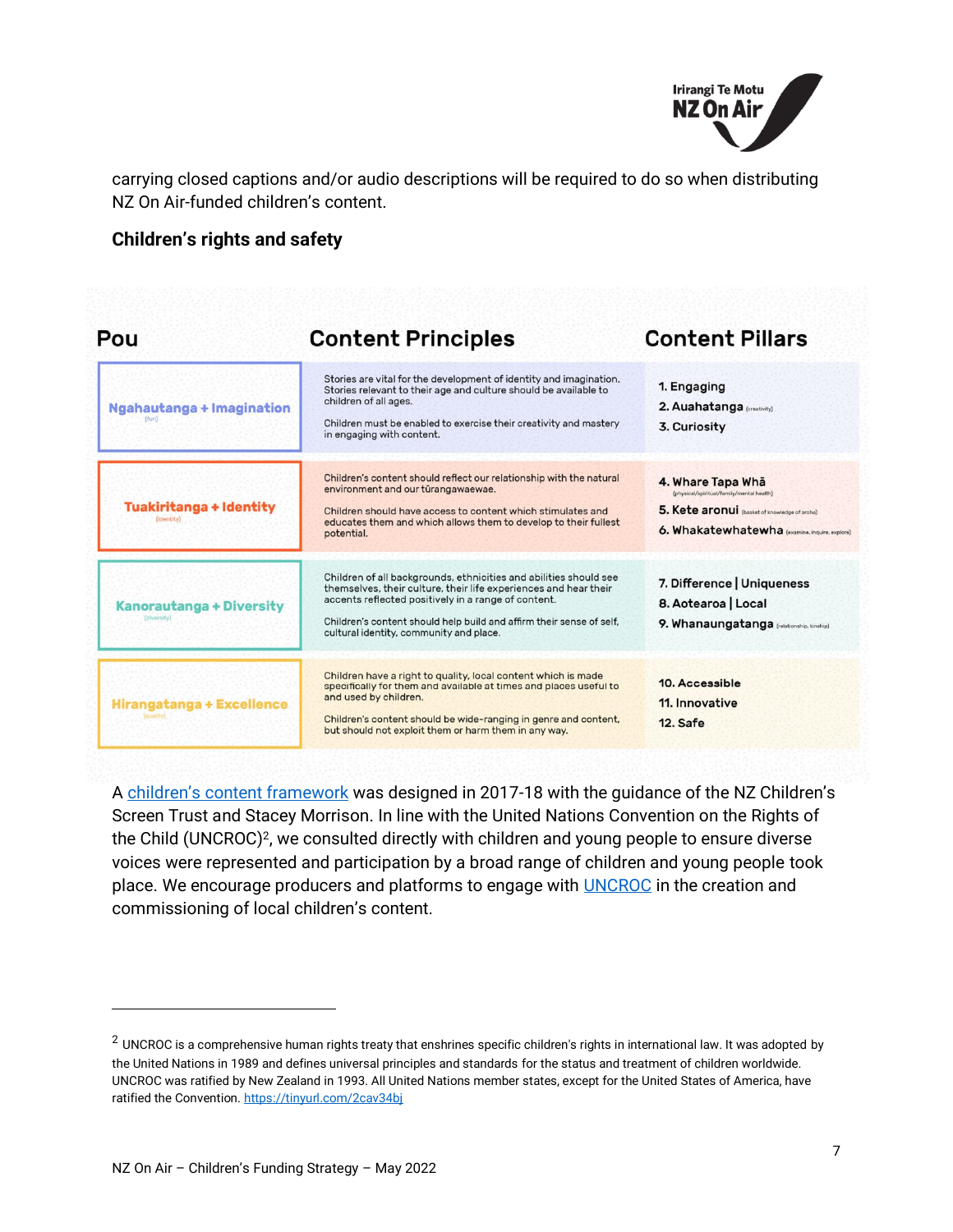

This framework provides the foundation for NZ On Air's approach to funding children's media, and it remains as powerful and as relevant now as it did when it was created. It continues to be our guiding content strategy as we move forward.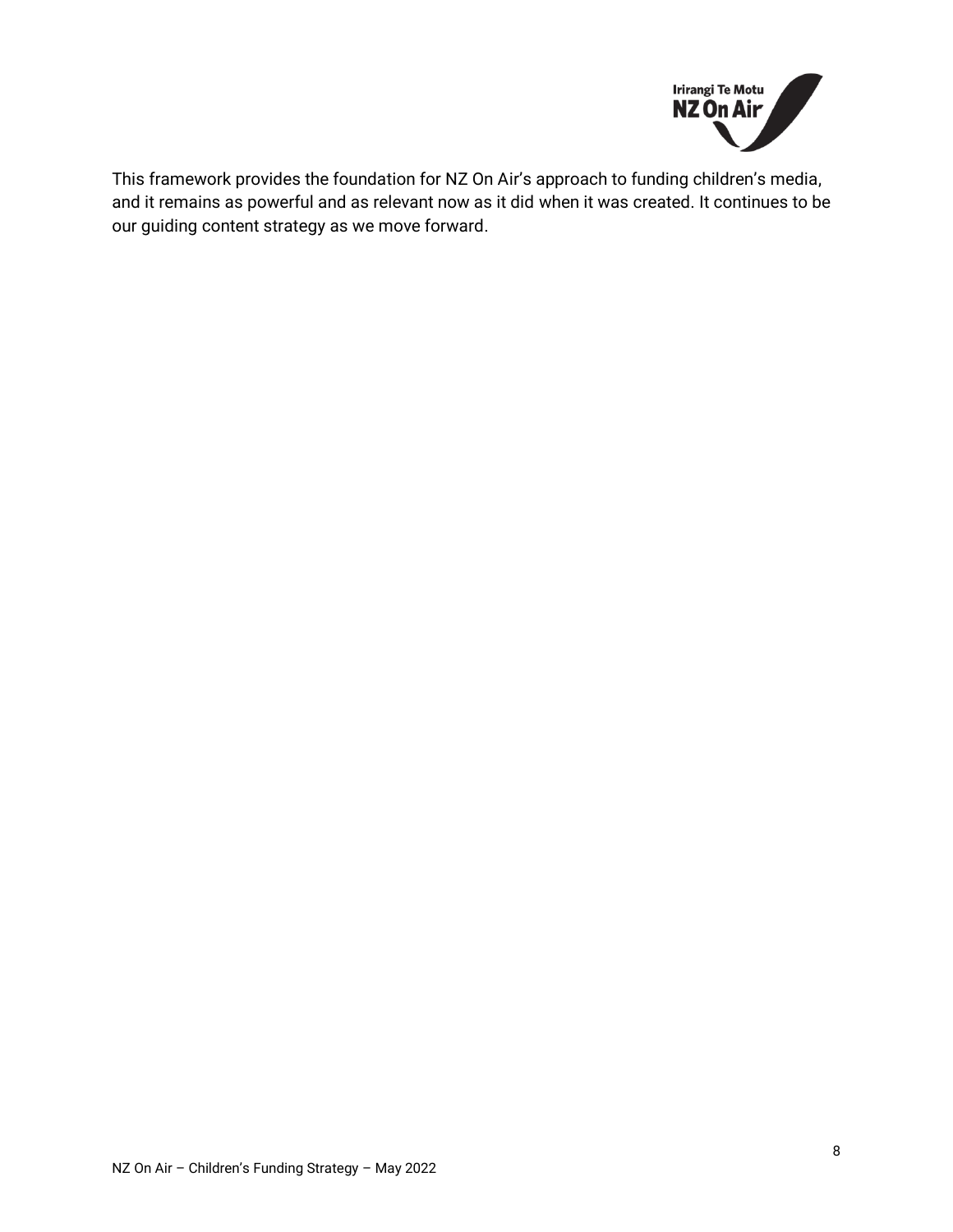

#### **Charter of Principles**

There are public-good principles that underpin the provision of local content for children.

- Children have a right to accessible and diverse local media which is made specifically for them and which doesn't exploit them.
- Children should have access to media which entertains, educates and stimulates them and which allows them to develop to their fullest potential.
- Children should see themselves, their culture, their life experiences and hear their accents in a range of quality content which affirms their sense of self, community and place.
- Stories are vital for the development of identity and imagination. Stories relevant to their age and culture should be available to children of all ages.
- Children's media should be wide-ranging in genre and content, but should not include gratuitous scenes of violence and sex.
- Children's content should be regularly available at times and places useful to and used by children.
- Children of all backgrounds, ethnicities and abilities should see and hear themselves reflected positively in local content.
- Children must be enabled to exercise their creativity in making and interacting with content.

# <span id="page-8-0"></span>**ScreenSafe Working with Children Safety Guidelines**

In 2020 ScreenSafe was engaged to review the current Working with Children guidelines by NZ On Air. With funding support from NZ On Air and the NZ Film Commission, ScreenSafe engaged Safeguard The Children to help with this review. After consultation with industry and reviewing the current guidelines, ScreenSafe created the current [Working with Children Safety Guidelines.](https://screensafe.co.nz/screensafe-working-with-children-update/#:~:text=ScreenSafe%20recommends%20that%20Productions%20that,productions%20interaction%20with%20the%20children.) These guidelines set minimum recommended standards for the screen sector to create and maintain child safe environments, free from abuse, exploitation and hazards.

#### **Key recommendations**

- The Safeguarding and Protection of Children is the responsibility of everyone, from the Executive Producer down to the most junior members of the team.
- We all have human rights, but children have international legislation under The United Nations Convention on the Rights of the Child that NZ adheres to. This is the most widely ratified convention in history and underpins the guidance we now have in place.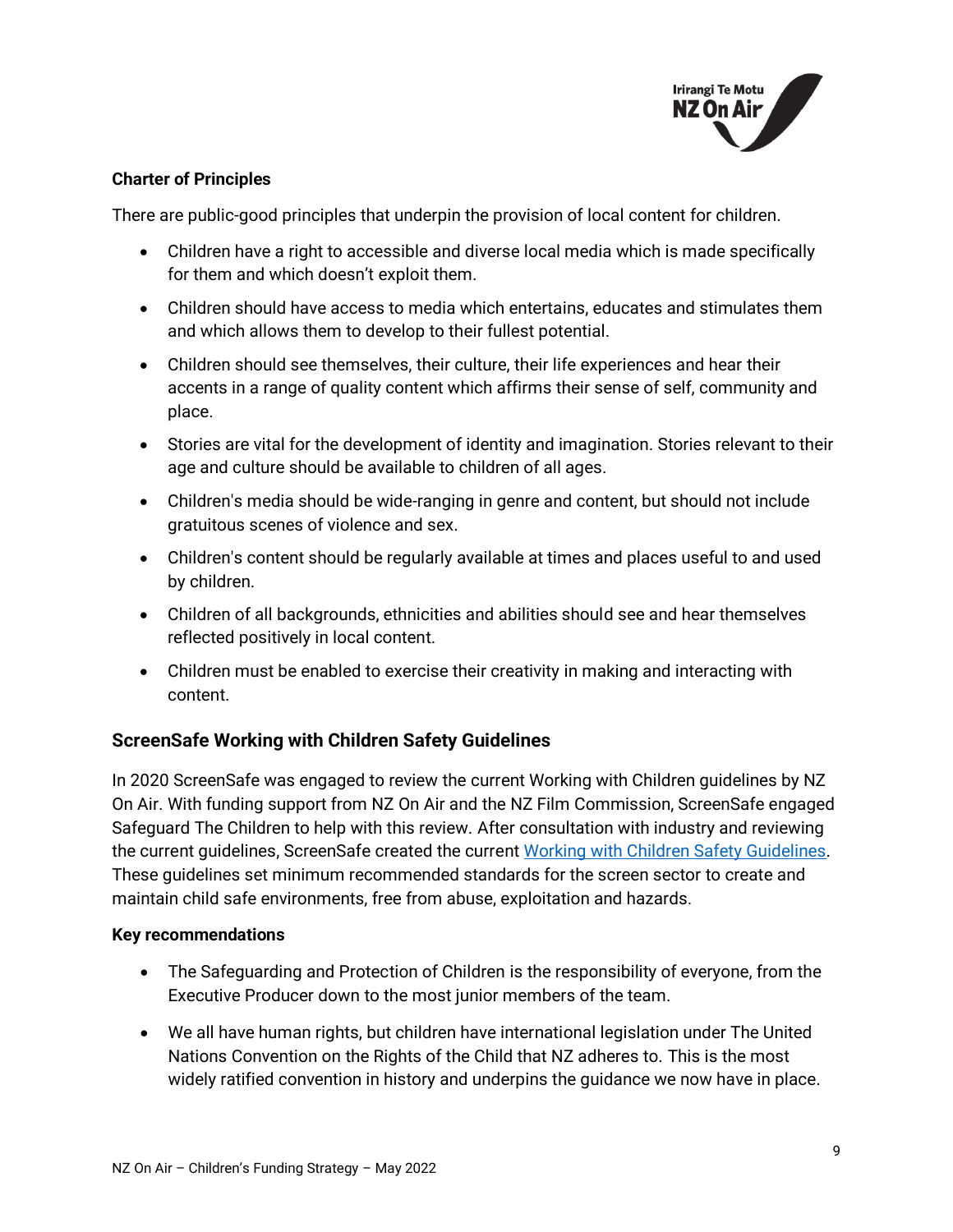

- Children should be considered in every aspect of your work. Place a child-focused lens on all decision making.
- We ask you to put in place the same expectations that you would expect for your own child, niece or nephew.

#### <span id="page-9-0"></span>**What will happen to HEIHEI content?**

[HEIHEI content](https://www.tvnz.co.nz/categories/heihei) is strong, diverse and rewarding for the children who engage with it. There is no issue with the HEIHEI content created, however, the mode of single-platform distribution of that content requires a rethink. Our current HEIHEI performance data shows that we are reaching an average of 6,290 logged in users a week (circa 1% of the households with children in NZ). This number matches our own research conducted this year where 1% of parents claim that their child mainly watches content on HEIHEI<sup>3</sup>. We need to broaden the scope of our reach and engagement to match the trends we are seeing in the places children spend their time viewing content across local and international platforms.

The discontinuation of the third-party Videa platform that HEIHEI was built on in 2020 was incredibly disappointing and signalled a departure from the original intention of NZ On Air and TVNZ to build a fully interactive and encompassing local content platform for tamariki.

The question of what can be learned from HEIHEI is an important one and feedback from the sector has been that a review of HEIHEI is required in order to inform the shape of local children's media provision – especially with the establishment of the new PME. We will be commissioning an external review of HEIHEI in 2022.

We are also currently exploring options with TVNZ for the future of the HEIHEI brand and will update the sector on this in due course. All existing contract agreements will be maintained and if you have any questions about any yet-to-be-released HEIHEI content, please contact Ngawaero Maniapoto [\(Ngawaero.Maniapoto@tvnz.co.nz\)](mailto:Ngawaero.Maniapoto@tvnz.co.nz).

# <span id="page-9-1"></span>**Annual budget allocation (2022 – 2023)**

| Children - Scripted    | \$7,000,000 |
|------------------------|-------------|
| Children - Factual     | \$8,000,000 |
| Children - Interactive | \$1,000,000 |

<sup>3</sup> [HEIHEI Brand Awareness](https://d3r9t6niqlb7tz.cloudfront.net/media/documents/HeiHei_Brand_Awareness_Report_Final_V2.pdf) – May 2022 – Kantar Research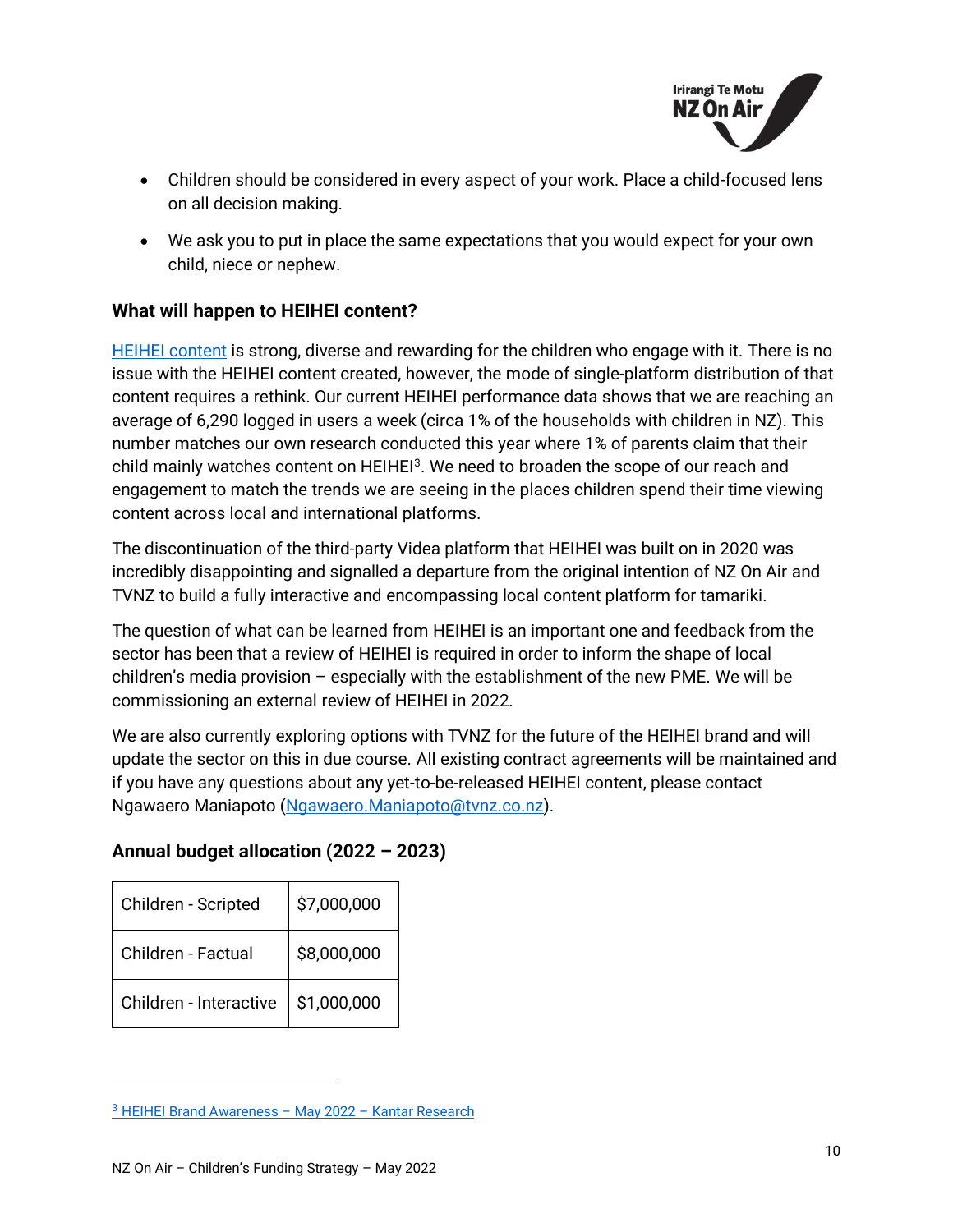

# **\$16,000,000**

We intend to run two children's content funding rounds across the financial year with estimated allocations as follows:

| Round 1 | July - September 2022 | \$10,000,000 |
|---------|-----------------------|--------------|
| Round 2 | March $-$ May 2023    | \$6,000,000  |

# <span id="page-10-0"></span>**Digital reporting requirements**

To enable us to fairly measure the impact of children's content we will require producers and platforms to apply tracking to their content where they are able to. This will not be able to identify children individually, nor by ethnicity, nor reliably by age (e.g. younger children using parents' computers) – instead this will be an overall view of metrics such as time spent with content, impressions and views. We have used this approach in measuring the Public Interest Journalism Fund and it provides a standardised pan-sector approach to measurement that ensures fairness and openness to all involved.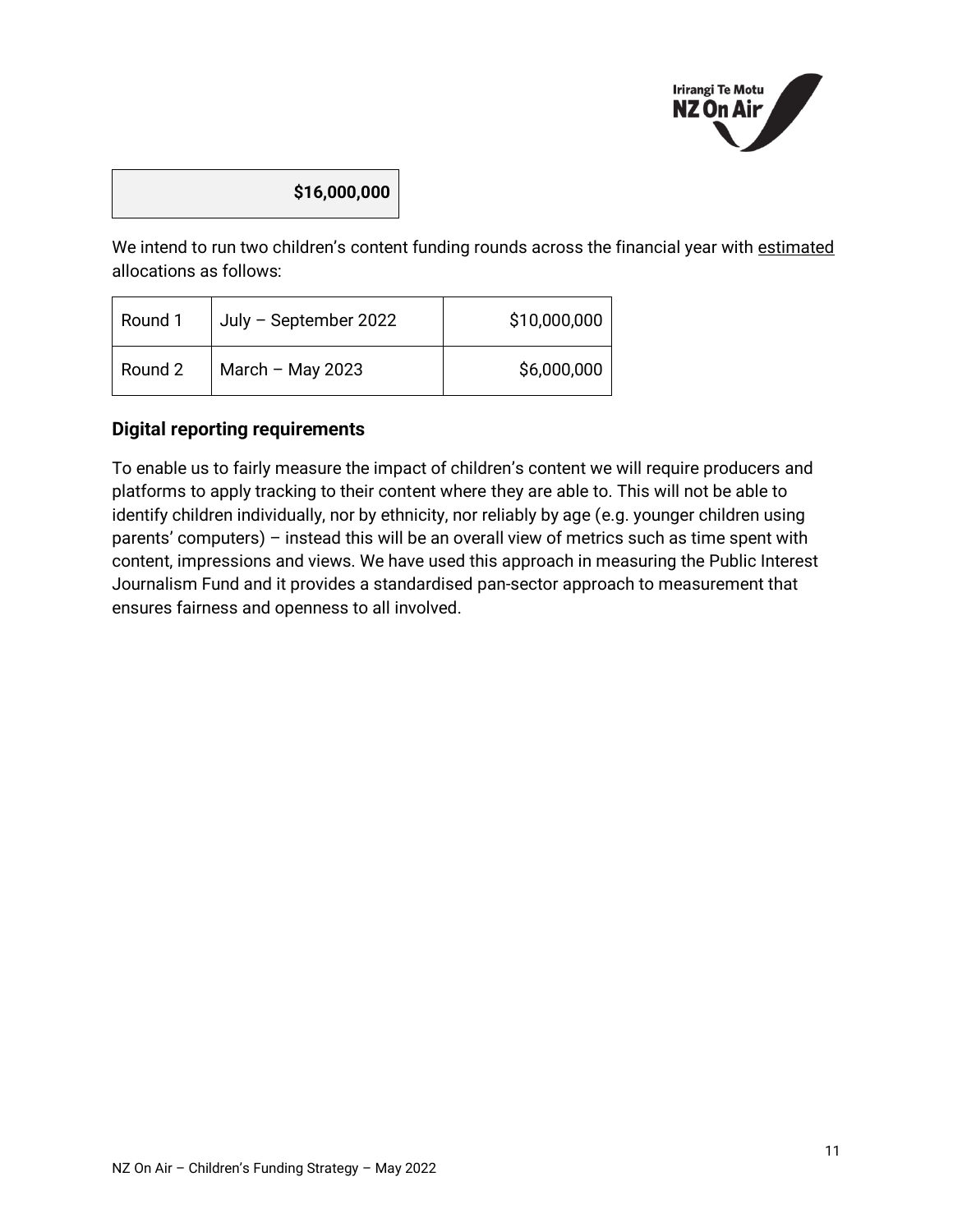

# <span id="page-11-0"></span>**Appendix A – Children's Media Research**

Our Children's Media Use research shows an ongoing trend of children rapidly moving away from traditional media platforms in favour of online ones. Given the increasing number of devices available to children at home, socially and as required for school, and the increasingly early ages at which consumption on these devices begins, it is unlikely that this trend will be reversed. Key research and data sources include:

- [Children's Media Use Survey 2020](https://www.nzonair.govt.nz/research/childrens-media-use-survey-2020/#:~:text=Children)
- Nielsen TAM
- TVNZ research
- Stats NZ
- [Dubit International and Local Media Review](https://www.nzonair.govt.nz/documents/825/Dubit_International_and_Local_Media_Review_Report.pdf)
- [Chinese and Indian New Zealanders' Media Use in Aotearoa New Zealand in 2021](https://www.nzonair.govt.nz/research/chinese-and-indian-new-zealanders-media-use-aotearoa-new-zealand-2021/)
- [HEIHEI Brand Awareness Report \(Kantar\)](https://www.nzonair.govt.nz/documents/812/HeiHei_Brand_Awareness_Report_Final_V2.pdf)
- [Interactive Aotearoa Report 2019](https://nzgda.com/wp-content/uploads/2019/08/Interactive-Aotearoa-Report-2019_email.pdf)

# <span id="page-11-1"></span>**Appendix B – Sector Consultation**

Across the course of late 2021 – early 2022, NZ On Air staff met with over 130 practitioners (both 1:1 hui and via group discussions). This comprised 40+ hui and over 40 hours of kōrero. Key local and international platform and industry representatives consulted include:

- Te Reo Tātaki / TVNZ
- Whakaata Māori / Māori Television
- Prime / SKY TV
- RNZ
- The Coconet
- The Spinoff
- NZ Children's Screen Trust
- Ministry of Education
- CODE (New Zealand Centre of Digital Excellence)
- SPADA
- Aotearoa Screen Publicists Collective (ASPC)
- ABC (Australia)
- Australian Children's Television Foundation (ACTF)
- British Film Institute (BFI)
- The Children's Media Foundation (UK)
- Wildbrain (Canada)